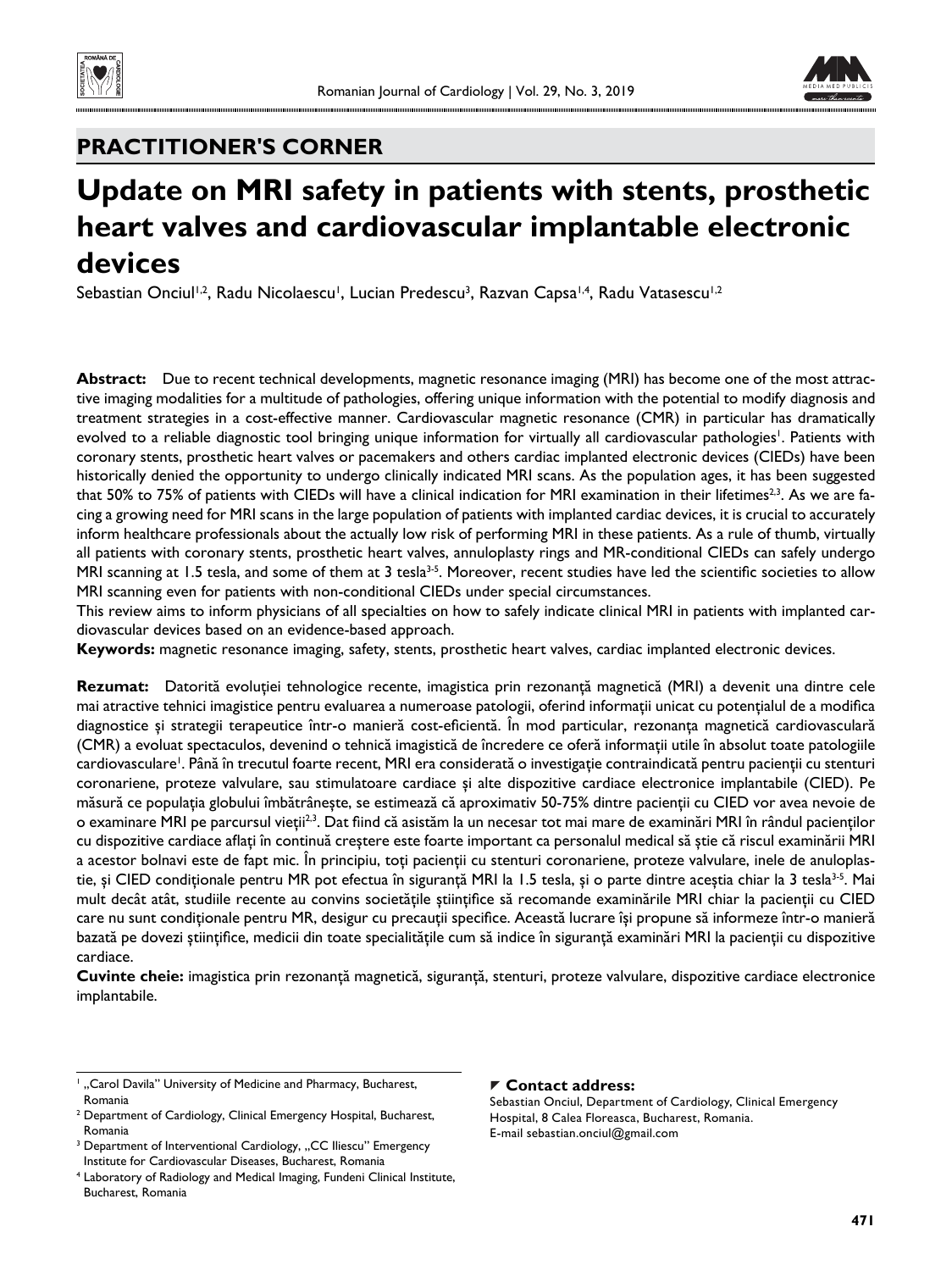### **VERY BASIC MRI PHYSICS**

MRI is an imaging method relying on the nuclear magnetism properties of the atoms. These properties can be used for detecting compounds with an odd number of nuclear particles (nucleons). In living organisms, the atoms with magnetic properties are:  $H$ ,  $^{13}C$ ,  $^{19}F$ ,  $^{31}P$ , atoms with magnetic properties are: 'H, <sup>13</sup>C, <sup>19</sup>F, <sup>31</sup>P,<br><sup>23</sup>Na. From these compounds, only 'H (the proton) is generally responsible for playing the major role in MRI. Therefore, MRI might be considered as proton imaging<sup>6</sup>.

In order to perform an MRI examination, several events should be considered. First, the patient is positioned in a high-intensity, static and homogenous magnetic field (the magnet itself). Then, a short radiofrequency (RF) wave is transmitted from the scanner to the patient, producing a radio-magnetic transfer of energy<sup>7</sup>. This energy transfer will result in levels of magnetization that are different in each tissue and organ of the body according to their intrinsic physical properties. Following this radiofrequency impulse, the tissues of the patient will generate a radio signal, "returning" the energy received during the RF impulse towards the scanner (by use of specific receiver coils). During this stage of the process (called relaxation), each tissue and organ will gradually return to the previous balanced state, but this process will be accomplished at different times and levels throughout the body. The scanner is detecting this latter relaxation signal that is subsequently used for producing the images<sup>7</sup>. Therefore, in MRI, unlike in other imaging modalities, the very body of the patient represents the origin of energy required for data processing and ultimately for image reconstruction.

In order to spatially locate the anatomical structures of the body, the system uses specially tailored ancillary variable magnetic fields, called gradients. There are several types of gradients, each serving different purposes, the most widely used being the slice-coding gradients (perpendicular to the slices to be acquired) and the phase and readout (frequency-encoding) gradients, used for the spatial location of structures within one slice $6,7$ .

From these basic principles, multiple types of acquisitions, sequences and applications have been developed, each having special indications and features, according to the required area of examination, patient condition and specific study items and methods<sup>8</sup>.

To summarize, in order to obtain MR images, the following are necessary: the static magnetic field  $(1.5)$ tesla, 3 tesla, etc.), the RF waves and the gradient magnetic fields. All these can interfere with ferromagnetic objects in the body.

### **MRI IN PATIENTS WITH CORONARY AND PERIPHERAL STENTS**

There used to be a historical excessive precaution among radiologists in performing MRI in patients with implanted coronary or peripheral stents, especially when closer to the implantation date. Most coronary and peripheral stents are made of 316L stainless steel or nitinol (Nickel-Titanium alloy) and exhibit nonferromagnetic or weakly ferromagnetic properties. The forces caused by the magnetic field on the implanted stent are proportional to its length and mass, but they seem to be insufficient to provoke any shifting even in the case of weakly ferromagnetic stents $11,5$ .

There was a consensus that suggested to wait around 4 to 8 weeks after stent implantation before performing an MRI. The reason behind this recommendation was the additional anchoring of the stent to vessel wall due to endothelization, process that take longer in patients with drug eluting stents. However, there are studies that showed no differences in terms of all-cause deaths, myocardial infarction, and revascularization in the 30 days after MRI examination between patients who had undergone MRI soon after stent implantation and those who had waited 4 to 8 weeks $^{20,21}$ . There is only one case report of a patient with ostial left main lesion treated with a stent that was partially retracted in the aorta that was completely dislodged after MRI, performed 2 weeks after stent implantation<sup>22</sup>. So, we must bear in mind that a short stent at an aorto-ostial location, especially a drug-eluting stent with delayed endothelial coverage, and a short time of MRI after stenting may be high-risk features for an adverse effect in a strong magnetic field $^{22}$ .

Other clinical trials demonstrated the safety of performing a 1.5 T MRI within 1 to 14 days after stents implantation<sup>23,24</sup>. Similar evidences came from ex vivo studies that showed the safety of 3 tesla MRI performed early after stent implantation<sup>25</sup>.

The following guidelines apply to using MRI in all patients with coronary artery stents (including two or more overlapped stents):

- 1) Patients with all commercially available coronary artery stents (including drug-eluting and non-drug eluting or bare metal stents) can be scanned at 1.5 tesla or 3 tesla, regardless of the value of the spatial gradient magnetic field.
- 2) Patients with all commercially available coronary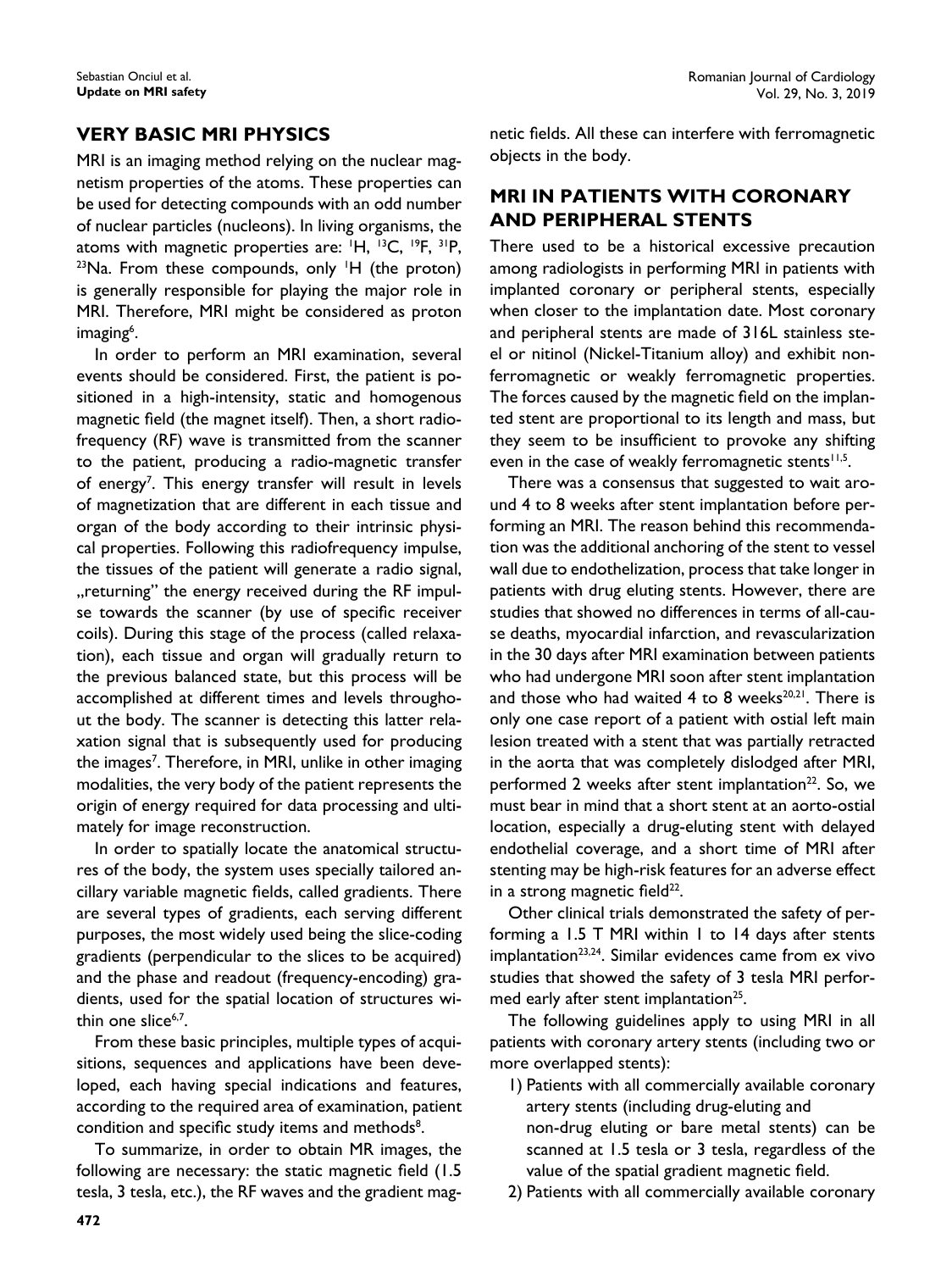artery stents can undergo MRI immediately after placement of these implants.

# **AORTIC STENT GRAFTS AND LEFT ATRIAL APPENDAGE OCCLUSION DEVICES**

Most endovascular aortic stent grafts, but not all, are made from nonferromagnetic or weakly ferromagnetic materials and several studies have documented the safety of MRI after aortic stent grafts implantation $26.27$ . Only the Zenith AAA endovascular graft (Cook) is considered unsafe for 1.5 tesla MRI. The only problem with aortic stent grafts are the increased number of artifacts induced by the metallic components of stent grafts.

Regarding the cardiac closure and occluder devices, at least one left atrial appendage occlusion device, the Watchman left atrial appendage device (Atritech, Inc), can be safely scanned at 3 tesla<sup>5</sup>.

# **MRI IN PATIENTS WITH PROSTHETIC HEART VALVES**

Several studies have documented the safety of MRI in patients with prosthetic heart valves and annuloplasty rings<sup>9,10</sup>. No case of a patient incident or injury related to the presence of a heart valve prosthesis or annuloplasty ring in association with an MR examination were reported in the literature<sup>5</sup>.

The materials used for manufacturing prosthetic heart valves include metals, polymers, and carbons<sup>11,12</sup>. The metals used are Titanium, alloys of Cobalt and Chromium, and alloys of Nickel, Molybdenum, and Tungsten, as well as Aluminum and Vanadium<sup>11</sup>. However, it was demonstrated that the forces exerted on these valves and rings by the MRI scanner are less

than the forces exerted by gravity and considerably less than those exerted by the beating heart and resultant pulsatile blood flow<sup>5,6,14</sup>. Moreover, no case of movement of the mobile parts of valves caused by a magnetic field greater than 1.5 tesla has ever been re $b^{\text{opted}}$ <sup>11,12</sup>.

The heating effect also is not a hazard, as heat from the area involved is dissipated by flowing blood<sup>15,12,5</sup>.

Similarly, sternal wires do not produce any significant heating effects and their metallic artifacts are usually minor permitting optimal interpretation of the images.

As such, there is no evidence to justify withholding a cardiac or extracardiac MR study at 1.5 tesla just due to the presence of a prosthetic heart valve. Most of the prosthetic heart valves are also safe at 3 tesla, but testing is less widely available<sup>5</sup>.

# **METALLIC ARTIFACTS FROM THE PROSTHETIC VALVES**

Various models of prosthetic valves may induce different degrees of metallic artifacts, depending on the amount of contained ferromagnetic material. However, in most instances accurate and interpretable images may be obtained (Figure 1 A and B).

Bioprosthetic heart valves are composed primarily of nonmetallic materials (usually porcine tissue or bovine pericardium) but may contain small amounts of metal (used for scaffolding rings)<sup>5</sup>. As such, they are also prone to producing metallic artifacts obscuring not only the valve but also the adjacent structures. On contrary, stentless bioprosthetic valves do not cause any artefacts as they do not contain any metal.

In case of severe metal artefacts, specific MRI sequences with less susceptibility to artifacts may be employed resulting in better image quality (Figure 1).



Figure 1. Cardiac MRI in patients with implanted cardiac devices. With careful adjustments, no significant metal artifacts are seen. A. Cine balanced-SSFP in a patient with bileaflet metallic prosthesis in mitral position. B. Cine balanced-SSFP in a patient with bileaflet metallic prosthesis in aortic position. C. Spoiled gradient-echo cine image in a patient with implanted cardiac defibrillator (ICD).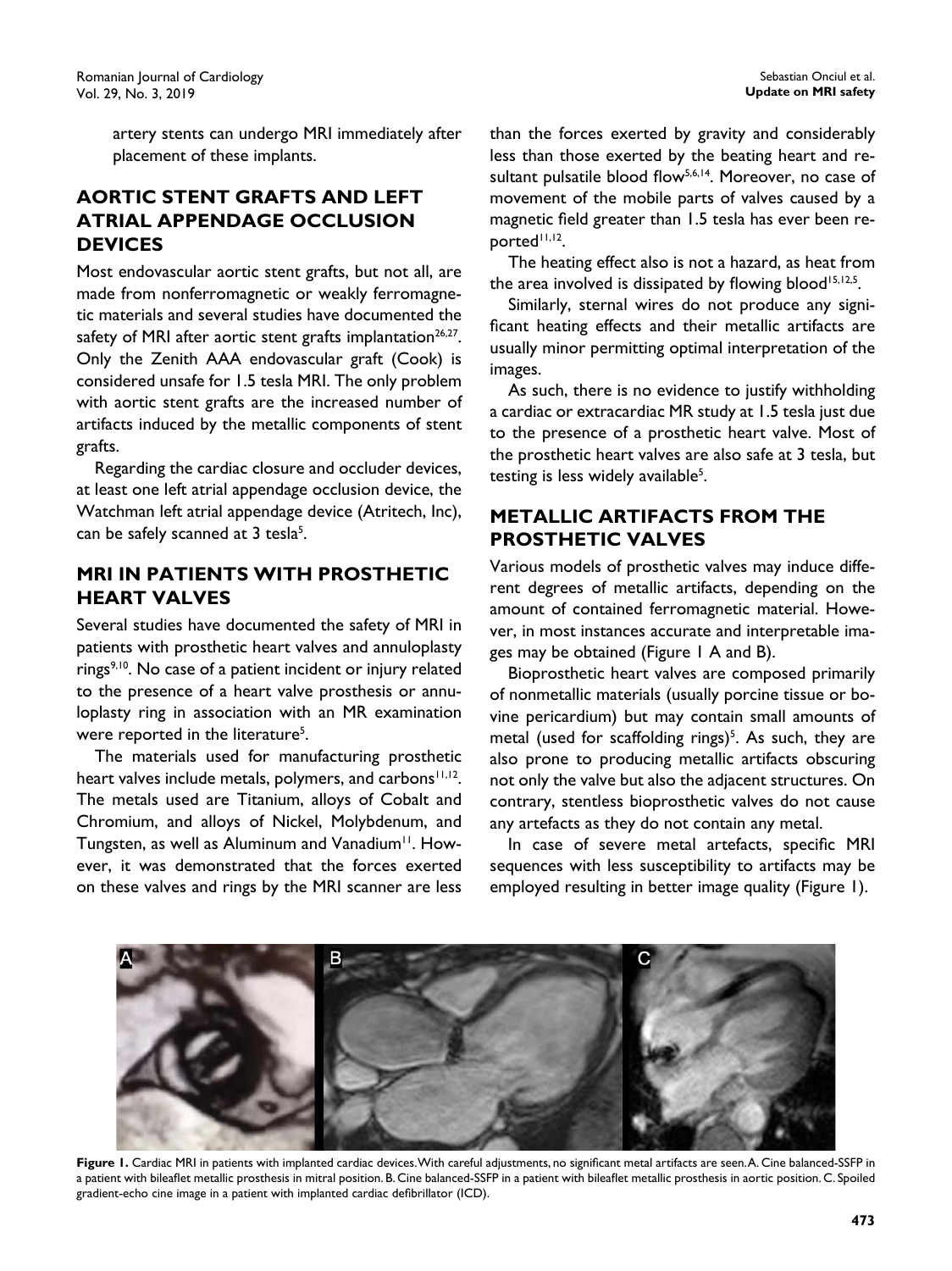# **MRI IN PATIENTS WITH CARDIAC IMPLANTED ELECTRONIC DEVICES (CIEDS)**

### **Terminology**

The designation MR Safe requires there be no hazard in any MR environment. For example, plastic objects are MR safe<sup>16</sup>. On contrary, the designation MR Unsafe refers to an object that is known to pose hazards in all MR environments.

However, no CIED has an MR Safe designation, most of them being labelled as MR conditional. The term MR conditional refers to any device for which a specified MRI environment with specified conditions of use does not pose a known hazard<sup>16</sup>. Field conditions that define the MRI environment can include the region of imaging, static magnetic field strength, spatial gradient, time-varying magnetic field (dB/dt), radiofrequency (RF) fields, and specific absorption rate. Additional conditions might be required, including the use of specific leads and generator combinations, as well as MRI mode programming of the CIED system<sup>16</sup>.

*MR non-conditional* - This includes MR conditional generators that have been combined with nonconditional leads or MR conditional systems implanted in patients that do not meet all specified conditions of use, such as patients with abandoned leads.

# **POTENTIAL HAZARDS WITH MRI SCANNING OF PATIENTS WITH NON-MRI CONDITIONAL CARDIAC IMPLANTED ELECTRONIC DEVICES**

There is no risk of CIED generator or leads dislodgement due to magnetic field forces. The CIED generator is confined in the subcutaneous tissues and leads do not contain any significant ferromagnetic materials to cause movement in a magnetic field<sup>16</sup>. It has been demonstrated that pacemakers released after 1995 have very low magnetic force values, even lower than the gravity of the earth (the measured acceleration  $<$ 9.81 N/kg)<sup>17</sup>.

However, there are some potential interactions between CIEDs and electromagnetic interference from MRI including the following:

- Gradient magnetic field-induced electrical currents that could lead to myocardial capture and potentially lead to atrial or ventricular arrhythmias
- RF energy pulses or rapidly changing magnetic field gradients might cause oversensing that can

lead to inappropriate inhibition of demand pacing and possibly asystole in a pacing-dependent patient, or induction of therapies such as inappropriate shocks in a patient with an implantable cardioverter defibrillator (ICD).

- RF fields can lead to electrodes heating and subsequent myocardial thermal injury at the lead-tissue interface resulting in detrimental changes in pacing properties (small changes in lead sensing, impedances, and capture thresholds immediately after the MRI)<sup>16,18,19</sup>.
- Electrical reset: High-energy electromagnetic interference can lead rarely to electrical or poweron reset, a backup demand mode.
- The radiofrequency energy generated during MRI scanning creates a temporary decrease in battery voltage, which has typically been reported to resolve after several weeks<sup>18</sup>.

# **PATIENTS WITH NON-MR-CONDITIONAL CIEDS CAN SAFELY UNDERGO MRI SCANNING**

The MagnaSafe Registry was designed to prospectively determine the risks associated with MRI among patients with non-MR-conditional CIEDs who undergo nonthoracic MRI at a magnetic field strength of 1.5 tesla<sup>18</sup>. MRI was performed in 1000 cases in which patients had a pacemaker and in 500 cases in which patients had an ICD. No deaths, lead failures, losses of capture, or ventricular arrhythmias occurred during MRI.

At the end of 2017, another study demonstrated the safety of thoracic and nonthoracic MRI examinations in patients with CIEDs<sup>19</sup>. No long-term clinically significant adverse events were reported among the 2103 thoracic and nonthoracic MRI examinations. In nine MRI examinations (0.4%; 95% confidence interval, 0.2 to 0.7), the patient's device reset to a backup mode. The most common notable change in device parameters (>50% change from baseline) immediately after MRI was a decrease in P-wave amplitude, which occurred in 1% of the patients.

# **PRACTICAL RECOMMENDATIONS ON MRI SCANNING OF PATIENTS WITH NON-MR-CONDITIONAL CIEDS**

### **Before the MRI**

A full understanding of the implanted hardware is mandatory. The MR conditionality for each of the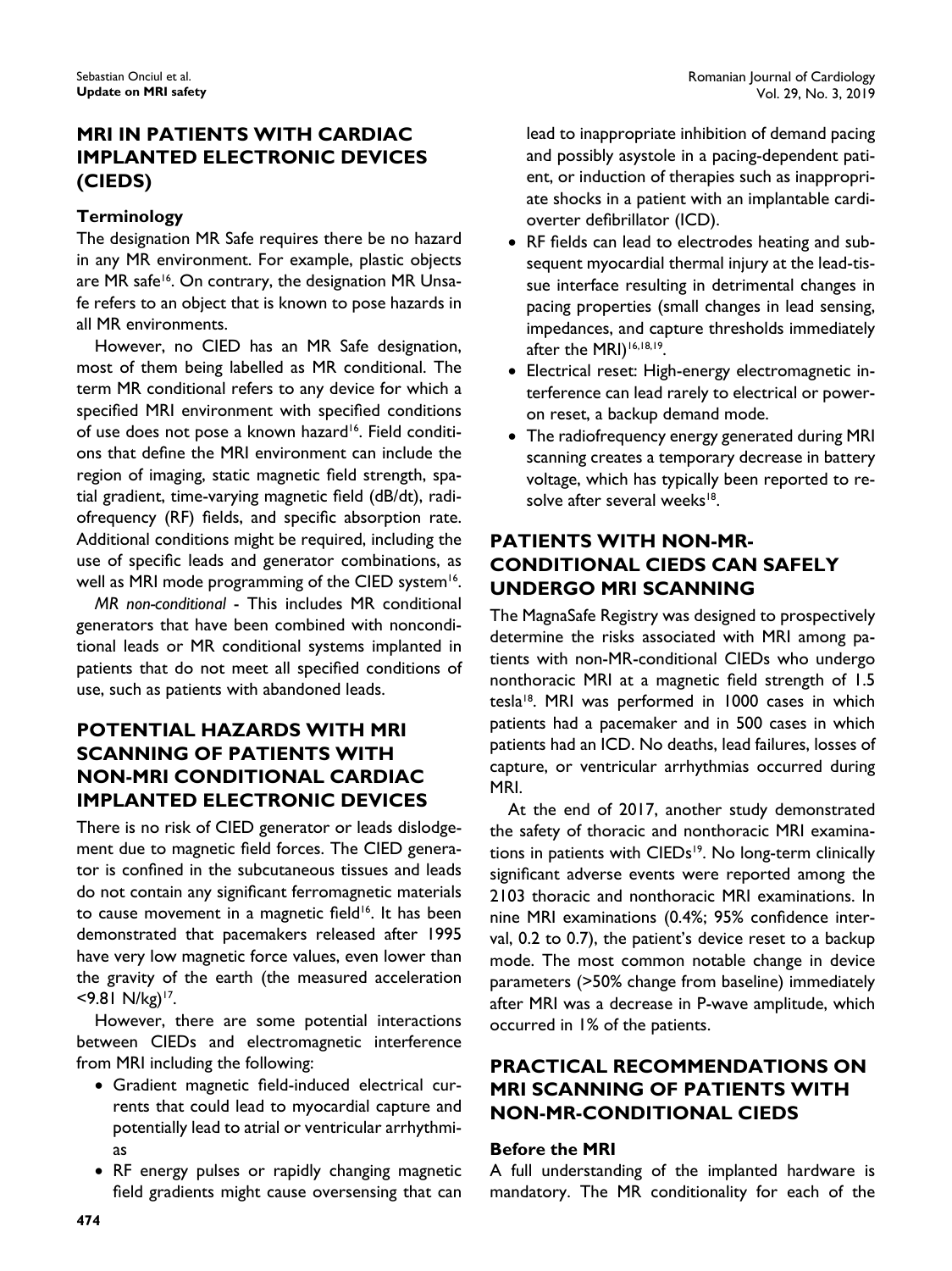#### **Key messages**

 As we are facing a growing need for MRI scans in the large population of patients with implanted cardiac devices, it is crucial to be informed about the actually low risk of performing MRI in this population.

#### **Coronary and peripheral vascular stents**

- All coronary stents can safely undergo MRI scanning at 1.5 tesla and 3 tesla
- Patients with all commercially available coronary artery stents can undergo MRI immediately after implants
- Most endovascular aortic stent grafts are safe to undergo MRI after implantation Only the Zenith AAA endovascular graft (Cook) is considered unsafe for 1.5T MRI

#### **Left atrial appendage closure devices**

The Watchman left atrial appendage device (Atritech, Inc), can be safely scanned at 1.5 tesla or 3 tesla immediately after placement

#### **Prosthetic valves and annuloplasty rings**

- All prosthetic heart valves and annuloplasty rings can safely undergo MRI scanning at 1.5 tesla and 3 tesla as soon as they were implanted
- Percutaneously implanted cardiac valves and devices (TAVR, MitraClipÒ) can safely undergo MRI scanning at 1.5 tesla and 3 tesla as soon as they were implanted
- Sternal wires do not produce any significant heating effects and their metallic artifacts are usually minor permitting optimal interpretation of the images

#### **Cardiac implanted electronic devices**

#### *General principles*

- A full understanding of the implanted hardware is mandatory. The MR conditionality for each of the components of the CIEDs components (pulse generator, leads) should be established.
- For up-to-date information on MR conditionality, one can consult company-specific databases or other web-based data sources such as www. mrisafety.com (manufacturer independent)<sup>16</sup>.
- The components of the CIEDs systems may be manufactured by different vendors. In such cases, even if each separate component is labeled MR-conditional, the combined hardware from various vendors does not meet the conditional labeling, and the system should be considered nonconditional.
- It is crucial to check the presence of abandoned or fractured leads, extenders or adaptors, lead remnants, surgically implanted epicardial leads, all of which would render the system nonconditional. If a medical history is not available and/or there is any suspicion of the presence of abandoned leads, a chest X-ray may be useful to clarify whether such hardware is present.

#### *MR-conditional CIEDs*

- All MR-conditional CIEDs can undergo MRI scanning at 1.5 tesla as soon as they were implanted
- There is no risk of CIED generator or leads dislodgement due to magnetic field forces

*Nonconditional CIEDs*

- Patients with nonconditional CIEDs can undergo MRI scanning at 1.5 tesla when MRI is determined to be the imaging examination of choice without an acceptable alternate modality for a particular patient or disease entity.
- When an MRI scan is performed in a patient with nonconditional CIED, special measures should be taken including: predefined institutional protocols, dedicated checklist, additional personnel with the skill to program the CIED and a physician who can establish temporary transvenous pacing. It is vital to emphasize the need for monitoring by qualified personnel, and the availability of an external pacing backup for such patients<sup>19</sup>.
- Implantable loop recorders (ILR)
- The currently available ILRs are classified as MR conditional by their manufacturers for use at both 1.5 tesla and 3 tesla field strengths<sup>16</sup>. It is recommended that prior to MRI scanning patients that the ILR be evaluated and that any desired recorded information be removed/ downloaded from the system and cleared after the MRI<sup>16</sup>.

**Table 1. Selective recommendations regarding MRI scanning in patients with non-conditional cardiac implanted electronic devices (CIEDs) from the 2017 HRS expert consensus statement on magnetic resonance imaging and radi**ation exposure in patients with cardiovascular implantable electronic devices<sup>16</sup>. The reader is invited to refer to this **document as it provides more exhaustive recommendations, which were not entirely covered by our review.**

|                                                                                                                                                                                                                                                                                                                                                                                                                                                                             | (Class of          |
|-----------------------------------------------------------------------------------------------------------------------------------------------------------------------------------------------------------------------------------------------------------------------------------------------------------------------------------------------------------------------------------------------------------------------------------------------------------------------------|--------------------|
| Recommendation                                                                                                                                                                                                                                                                                                                                                                                                                                                              | recommendation,    |
|                                                                                                                                                                                                                                                                                                                                                                                                                                                                             | Level of evidence) |
| It is reasonable for patients with an MR nonconditional CIED system to undergo MR imaging if there are no fractured,<br>epicardial, or abandoned leads; the MRI is the best test for the condition; and there is an institutional protocol and a<br>designated responsible MR physician and CIED physician.                                                                                                                                                                 | (IIa, B)           |
| It is reasonable to perform an MR scan immediately after implantation of a lead or generator of an MR nonconditional CIED<br>system if clinically warranted.                                                                                                                                                                                                                                                                                                                | (IIa, B)           |
| For patients with an MR nonconditional CIED, it is reasonable to perform repeat MRI when required, without restriction<br>regarding the minimum interval between imaging studies or the maximum number of studies performed.                                                                                                                                                                                                                                                | (IIa, C)           |
| It is reasonable to program patients with an MR nonconditional CRT device who are not pacing-dependent to an<br>asynchronous pacing mode (VOO/DOO) with deactivation of advanced or adaptive features during the MRI examination, and<br>with a pacing rate that avoids competitive pacing.                                                                                                                                                                                 | (IIAC)             |
| For patients who are pacing-dependent with an MR nonconditional CIED, additional personnel are needed. Personnel<br>with the skill to program the CIED should be in attendance during MR scanning, a physician who can establish temporary<br>transvenous pacing should be immediately available on the premises, and a physician who can direct CIED programming<br>should be immediately available on the premises, in accordance with reported clinical study protocols. | (I, B)             |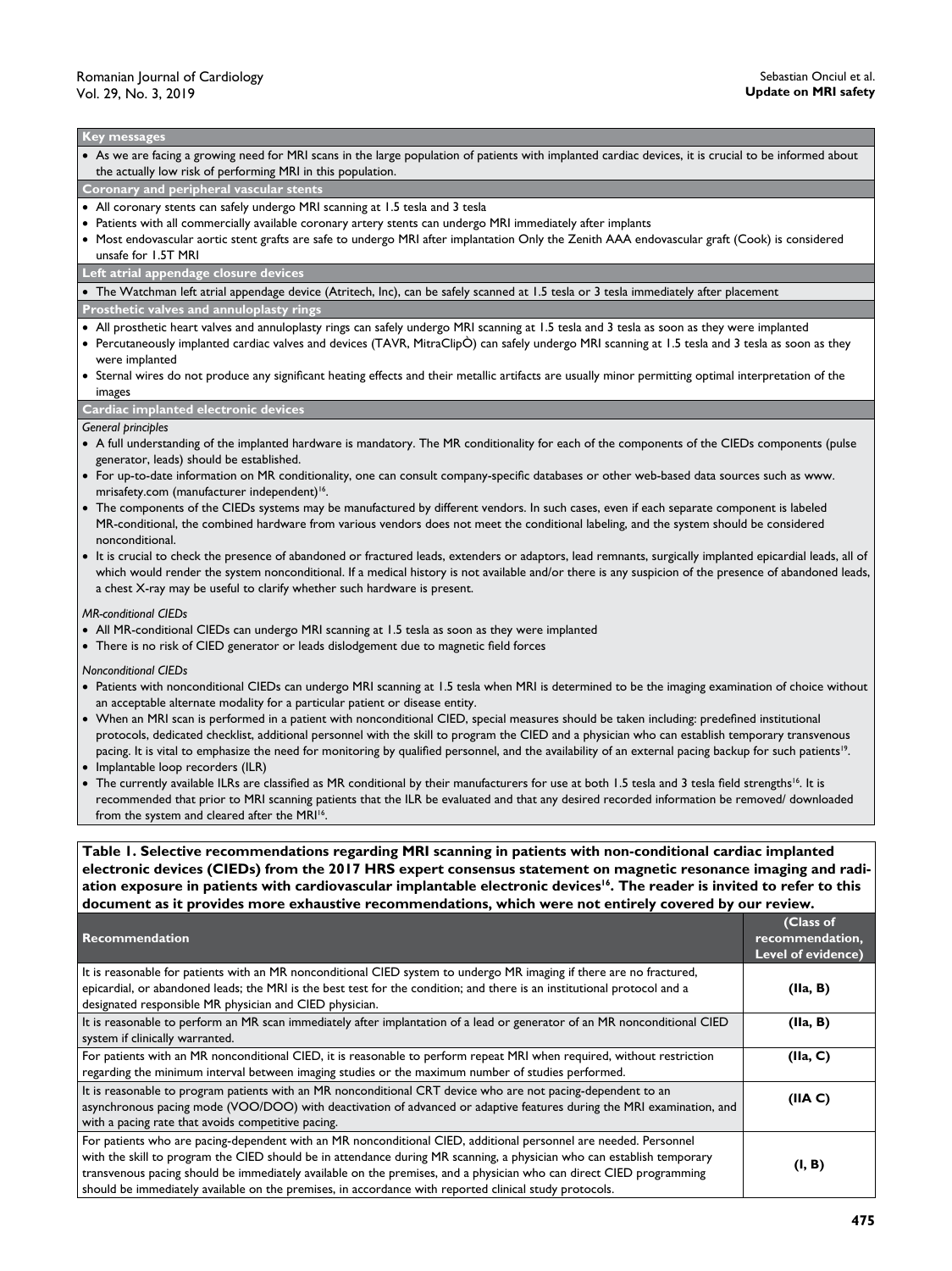components of the CIEDs system (pulse generator, leads) should be established. Sometimes older nonconditional leads receive MR conditional approval in combination with certain devices after their initial market release<sup>16</sup>. For up-to-date information on MR conditionality, one can consult company-specific databases or other web-based data sources such as www. mrisafety.com (manufacturer independent)<sup>16</sup>.

The components of the CIEDs systems may be manufactured by different vendors. In such cases, even if each separate component is labeled MR-conditional, the combined hardware from various vendors does not meet the conditional labeling, and the system should be considered nonconditional.

It is crucial to check the presence of abandoned or fractured leads, extenders or adaptors, lead remnants, surgically implanted epicardial leads, all of which would render the system nonconditional. If a medical history is not available and/or there is any suspicion of the presence of abandoned leads, a chest X-ray may be useful to clarify whether such hardware is present<sup>16</sup>.

Before the scan, the electrophysiologist must manually switch the CIED to MR settings. However, some of the new devices have the capacity to activate automatically within the MRI magnet.

The non-MR-conditional CIEDs require special programming before the scan by the skilled personnel. The appropriate device programming will depend on the patient's characteristics, including pacing dependence, but its complexity is beyond the scope of this paper. The 2017 HRS expert consensus statement provides exhaustive recommendations on appropriate device programming in patients with CIEDs<sup>16</sup>. As a rule of thumb an asynchronous pacing mode will be chosen for pacing-dependent patients while an inhibited pacing mode will be used for patients without pacing dependence. Tachyarrhythmia functions should be disabled. Patients with a CRT device should be programmed to an asynchronous pacing mode with deactivation of advanced or adaptive features during the MRI examination, and with a pacing rate that avoids competitive pacing (IIA C)<sup>16</sup>.

### **During the MRI scan**

ECG and pulse oximetry should be monitored during the MRI scan of patients with both MR conditional and non-conditional systems. Many of the MRI sequences induce significant electrical artifacts, which may render the ECG tracing uninterpretable. However, transcutaneous pulse oximetry is relatively unaffected during MR sequences, and thus can confirm a change in pulse rate<sup>16</sup>.

A defibrillator/monitor (with external pacing function) and a manufacturer-specific device programming system should be immediately available<sup>16</sup>.

For patients who are pacing-dependent with an MR-nonconditional CIED, additional personnel are needed: personnel with the skill to program the CIED, a physician who can establish temporary transvenous pacing  $(I, B)^{16}$ .

### **After the MRI**

After completion of the MRI, full device interrogation should be performed and the devices must be reprogrammed to the original settings<sup>19</sup>.

Table 1 shows selective recommendations regarding MRI scanning in patients with non-MR-conditional CIEDs from the 2017 HRS expert consensus statement on magnetic resonance imaging and radiation exposure in patients with cardiovascular implantable electronic devices<sup>16</sup>. The reader is invited to refer to this document as it provides more exhaustive recommendations, which were not entirely covered by our review.

### **METALLIC ARTIFACTS DUE TO CIEDS**

Beside the safety issues, CIEDs cause various types of metallic artifacts within MR images, such as image distortions or signal loss near the device. Artifacts cannot be predicted in advance, however most of the MRI scans in patients with a CIED yield interpretable images. (Figure 1C) The images acquisition can be further optimized by using wideband filtering algorithms<sup>16</sup>.

# **MRI SCANS OF PATIENTS WITH IMPLANTABLE LOOP RECORDERS (ILR)**

The currently available ILRs are classified as MR conditional by their manufacturers for use at both 1.5 tesla and 3 tesla field strengths<sup>16</sup>. It is recommended that prior to MRI scanning patients that the ILR be evaluated and that any desired recorded information be removed/ downloaded from the system and cleared after the MRI<sup>16</sup>.

**Conflict of interest:** none declared.

### **List of abbreviations and acronyms**

CIED - Cardiac Implantable Electronic Device (e.g. pacemaker, implanted cardiac defibrillator) CMR - Cardiovascular Magnetic Resonance